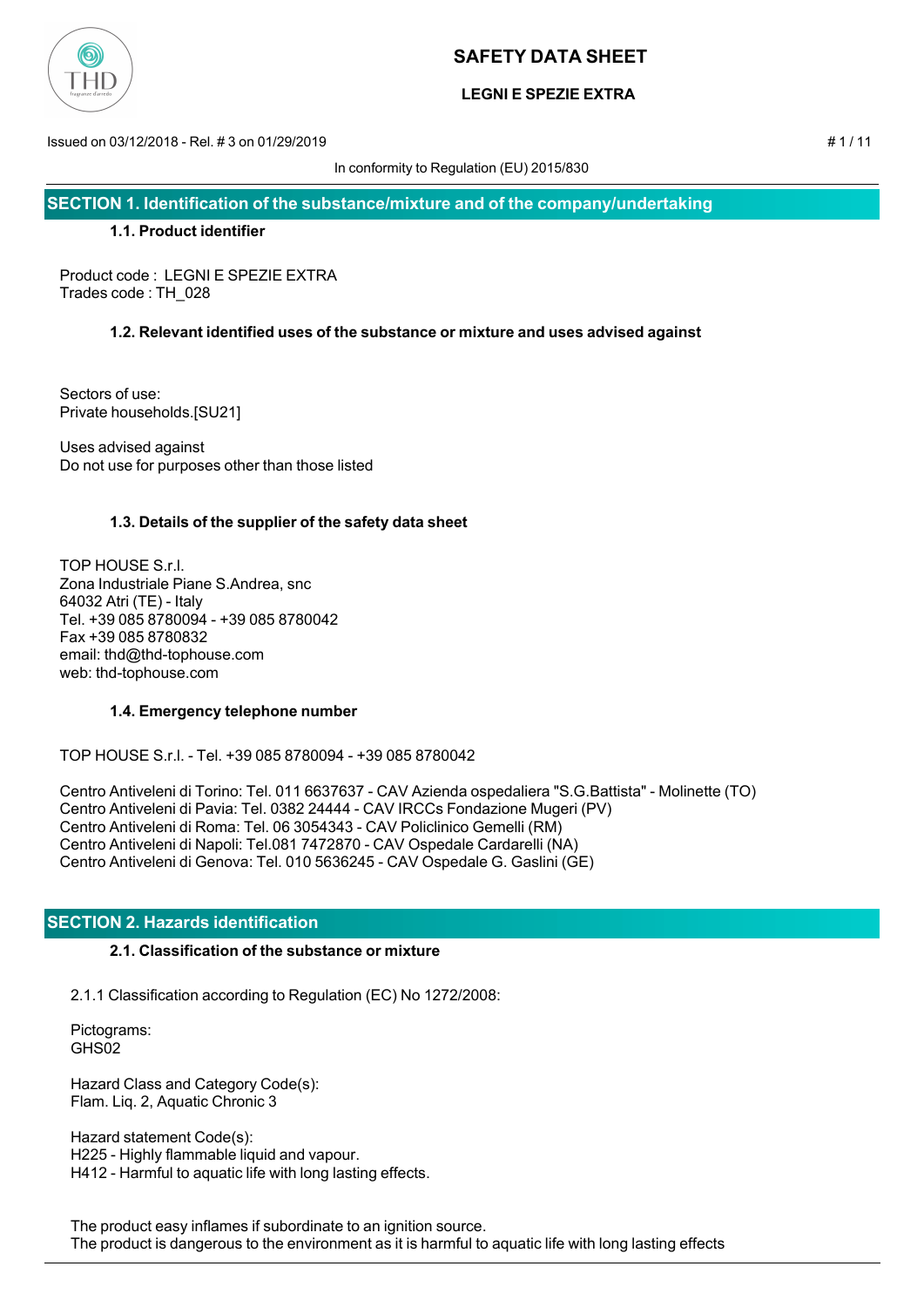

## **LEGNI E SPEZIE EXTRA**

Issued on 03/12/2018 - Rel. # 3 on 01/29/2019 # 2 / 11

In conformity to Regulation (EU) 2015/830

## **2.2. Label elements**

Labelling according to Regulation (EC) No 1272/2008:

Pictogram, Signal Word Code(s): GHS02 - Danger

Hazard statement Code(s):

H225 - Highly flammable liquid and vapour.

H412 - Harmful to aquatic life with long lasting effects.

Supplemental Hazard statement Code(s):

 EUH208 - Contains 2-acetoxy-2,3,8,8-tetramethyloctahydronaphthal ene, 1-(1,2,3,4,5,6,7,8a -Ottaidro-2,3,8,8-tetrametil-2-naftil)etan-1-one, 1-(1,2,3,4,6,7,8,8a-Ottaidro-2,3,8,8-tetrametil-2-naftil)etan-1-one. May produce an allergic reaction.

Precautionary statements:

**General** 

P101 - If medical advice is needed, have product container or label at hand.

P102 - Keep out of reach of children.

Prevention

P210 - Keep away from heat, hot surfaces, sparks, open flames and other ignition sources. No smoking.

P233 - Keep container tightly closed.

P273 - Avoid release to the environment.

Storage

P403+P235 - Store in a well-ventilated place. Keep cool.

Disposal

P501 - Dispose of contents/container accordin to local law.

Contains:

2-acetoxy-2,3,8,8-tetramethyloctahydronaphthal ene, 1-(1,2,3,4,5,6,7,8a

-Ottaidro-2,3,8,8-tetrametil-2-naftil)etan-1-one, 1-(1,2,3,4,6,7,8,8a-Ottaidro-2,3,8,8-tetrametil-2-naftil)etan-1-one

## **2.3. Other hazards**

The substance / mixture NOT contains substances PBT/vPvB according to Regulation (EC) No 1907/2006, Annex XIII

No information on other hazards Packaging to be fitted with a tactile warning

## **SECTION 3. Composition/information on ingredients**

#### **3.1 Substances**

Irrilevant

## **3.2 Mixtures**

Refer to paragraph 16 for full text of hazard statements

| Substance    | Concentration | <b>Classification</b>                      | Index        | <b>CAS</b> | <b>EINECS</b> | <b>REACh</b> |
|--------------|---------------|--------------------------------------------|--------------|------------|---------------|--------------|
| Ipropan-2-ol | > 1 <= 5%     | Flam. Lig. 2, H225;<br>Eye Irrit. 2, H319; | 603-117-00-0 | 67-63-0    | 200-661-7     |              |



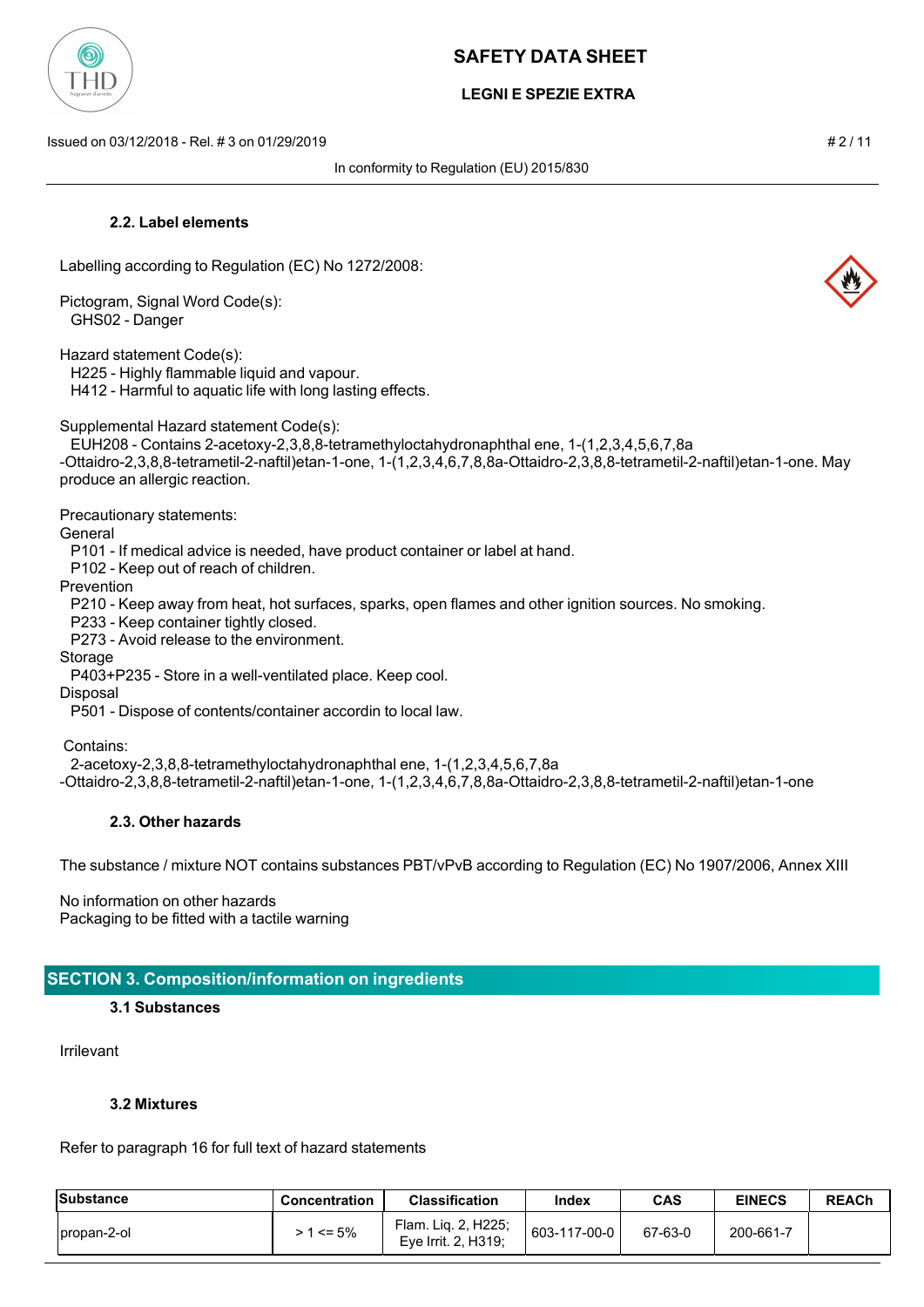

## **LEGNI E SPEZIE EXTRA**

#### Issued on 03/12/2018 - Rel. # 3 on 01/29/2019 # 3 / 11

#### In conformity to Regulation (EU) 2015/830

| <b>Substance</b>                                                             | <b>Concentration</b> | <b>Classification</b>                                                      | <b>Index</b> | <b>CAS</b> | <b>EINECS</b> | <b>REACh</b>              |
|------------------------------------------------------------------------------|----------------------|----------------------------------------------------------------------------|--------------|------------|---------------|---------------------------|
|                                                                              |                      | STOT SE 3, H336                                                            |              |            |               |                           |
| <b>MMB</b><br>(3-Methoxy-3-Methyl-1-Butanol)                                 | $> 1 \le 5\%$        | Eye Irrit. 2, H319                                                         |              | 56539-66-3 | 260-252-4     | 01-2119976<br>333-33-**** |
| 2-acetoxy-2,3,8,8-tetramethylocta<br>hydronaphthal ene                       | $> 0, 1 < 1\%$       | Skin Corr. 2, H315;<br>Skin Sens. 1B, H317;<br>Aquatic Chronic 1,<br>H410  |              | 54464-57-2 | 259-174-3     | 01-2119489<br>989-04-**** |
| 1-(1,2,3,4,5,6,7,8a<br>-Ottaidro-2,3,8,8-tetrametil-2-naftil  <br>etan-1-one | $> 0, 1 < 1\%$       | Skin Irrit. 2, H315;<br>Skin Sens. 1B, H317;<br>Aquatic Chronic 1,<br>H410 |              | 68155-66-8 | 268-978-3     |                           |
| 1-(1,2,3,4,6,7,8,8a-Ottaidro-2,3,8,<br>8-tetrametil-2-naftil)etan-1-one      | $> 0, 1 < 1\%$       | Skin Irrit. 2, H315;<br>Skin Sens. 1B, H317;<br>Aquatic Chronic 1,<br>H410 |              | 68155-67-9 | 268-979-9     |                           |
| IAlfa cedrene                                                                | $= 0.1%$             | Asp. Tox. 1, H304;<br>Aquatic Acute 1,<br>H400; Aquatic<br>Chronic 1, H410 |              | 469-61-4   | 207-418-4     |                           |

#### **Fractionated global values**

| H319 | $= 7,25$ | H315             | $= 2.40$   | H411 | $= 0.60$ | H412 | $= 0.60$ |
|------|----------|------------------|------------|------|----------|------|----------|
| H317 | $= 1.00$ | H410             | $= 1.20$   | H304 | $= 0.10$ | H400 | $= 0.20$ |
| H373 | $= 0.05$ | H <sub>225</sub> | $= 150.15$ | H336 | $= 3.85$ |      |          |

## **SECTION 4. First aid measures**

#### **4.1. Description of first aid measures**

Inhalation:

 Air the area. Move immediately the contaminated patient from the area and keep him at rest in a well ventilated area. If you feel unwell seek medical advice.

Direct contact with skin (of the pure product).:

Wash thoroughly with soap and running water.

Direct contact with eyes (of the pure product).:

Wash immediately and thorougly with running water for at least 10 minutes.

Ingestion:

Not hazardous. It's possible to give activated charcoal in water or liquid paraffin medicine

## **4.2. Most important symptoms and effects, both acute and delayed**

No data available.

#### **4.3. Indication of any immediate medical attention and special treatment needed**

If medical advice is needed, have product container or label at hand.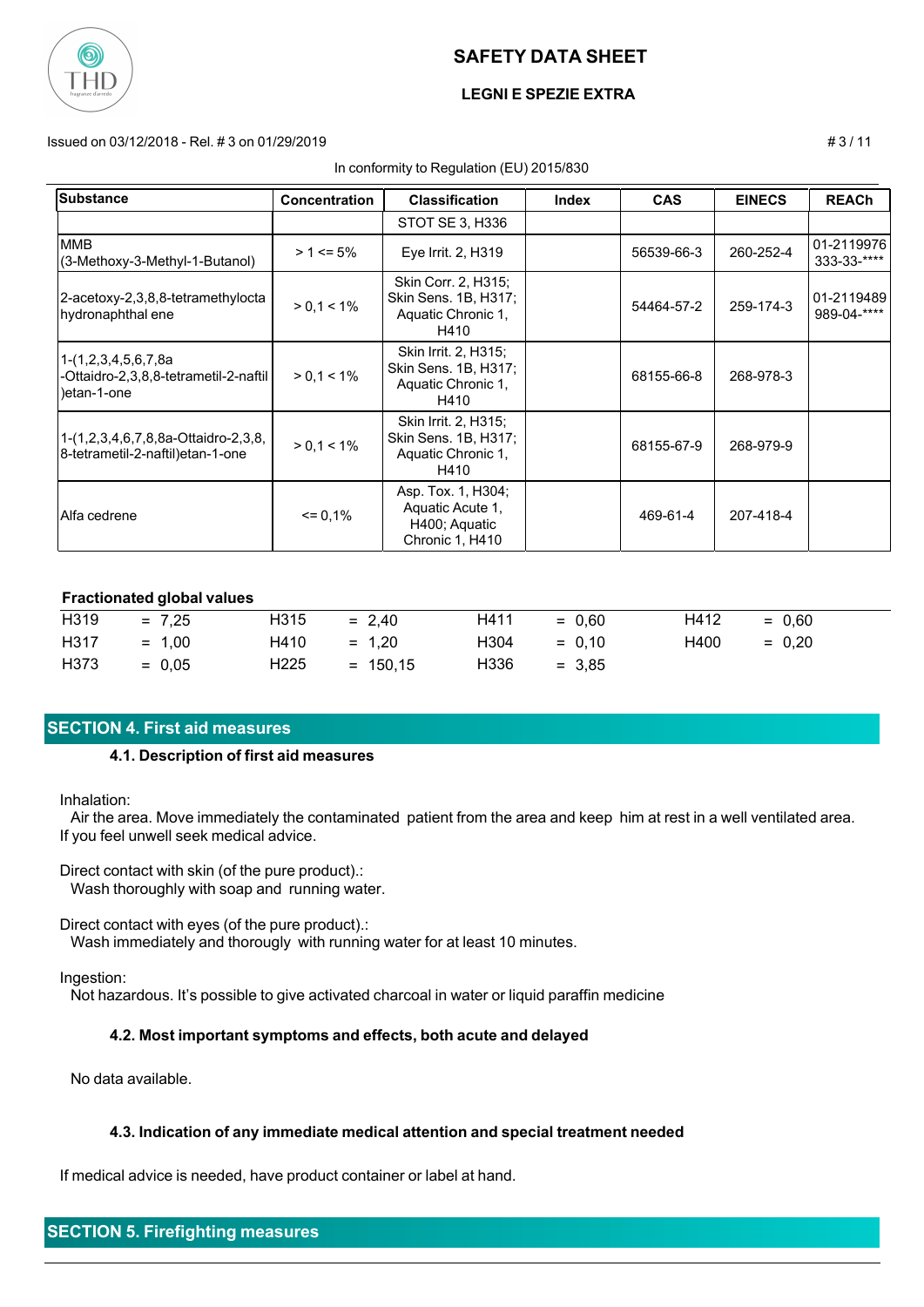

## **LEGNI E SPEZIE EXTRA**

Issued on 03/12/2018 - Rel. # 3 on 01/29/2019 # 4 / 11

In conformity to Regulation (EU) 2015/830

#### **5.1. Extinguishing media**

Advised extinguishing agents: CO2 or dry powder extinguisher

Extinguishing means to avoid: Water jets. Use water jets only to cool the surfaces of the containers exposed to fire.

#### **5.2. Special hazards arising from the substance or mixture**

No data available.

#### **5.3. Advice for firefighters**

Use protection for the breathing apparatus

Safety helmet and full protective suit.

The spray water can be used to protect the people involved in the extinction

 You may also use selfrespirator, especially when working in confined and poorly ventilated area and if you use halogenated extinguishers (Halon 1211 fluobrene, Solkan 123, NAF, etc...)

Keep containers cool with water spray

#### **SECTION 6. Accidental release measures**

#### **6.1. Personal precautions, protective equipment and emergency procedures**

6.1.1 For non-emergency personnel: Leave the area surrounding the spill or release. Do not smoke Wear gloves and protective clothing

6.1.2 For emergency responders: Wear gloves and protective clothing. Eliminate all unguarded flames and possible sources of ignition. No smoking. Provision of sufficient ventilation. Evacuate the danger area and, in case, consult an expert.

## **6.2. Environmental precautions**

 Contain spill with earth or sand. If the product has entered a watercourse in sewers or has contaminated soil or vegetation, notify it to the authorities. Discharge the remains in compliance with the regulations

## **6.3. Methods and material for containment and cleaning up**

 6.3.1 For containment: Recover the product for reuse, if possible, or for removal. Possibly absorb it with inert material. Prevent it from entering the sewer system.

 6.3.2 For cleaning up: After wiping up, wash with water the area and materials involved

 6.3.3 Other information: Nothing in particular.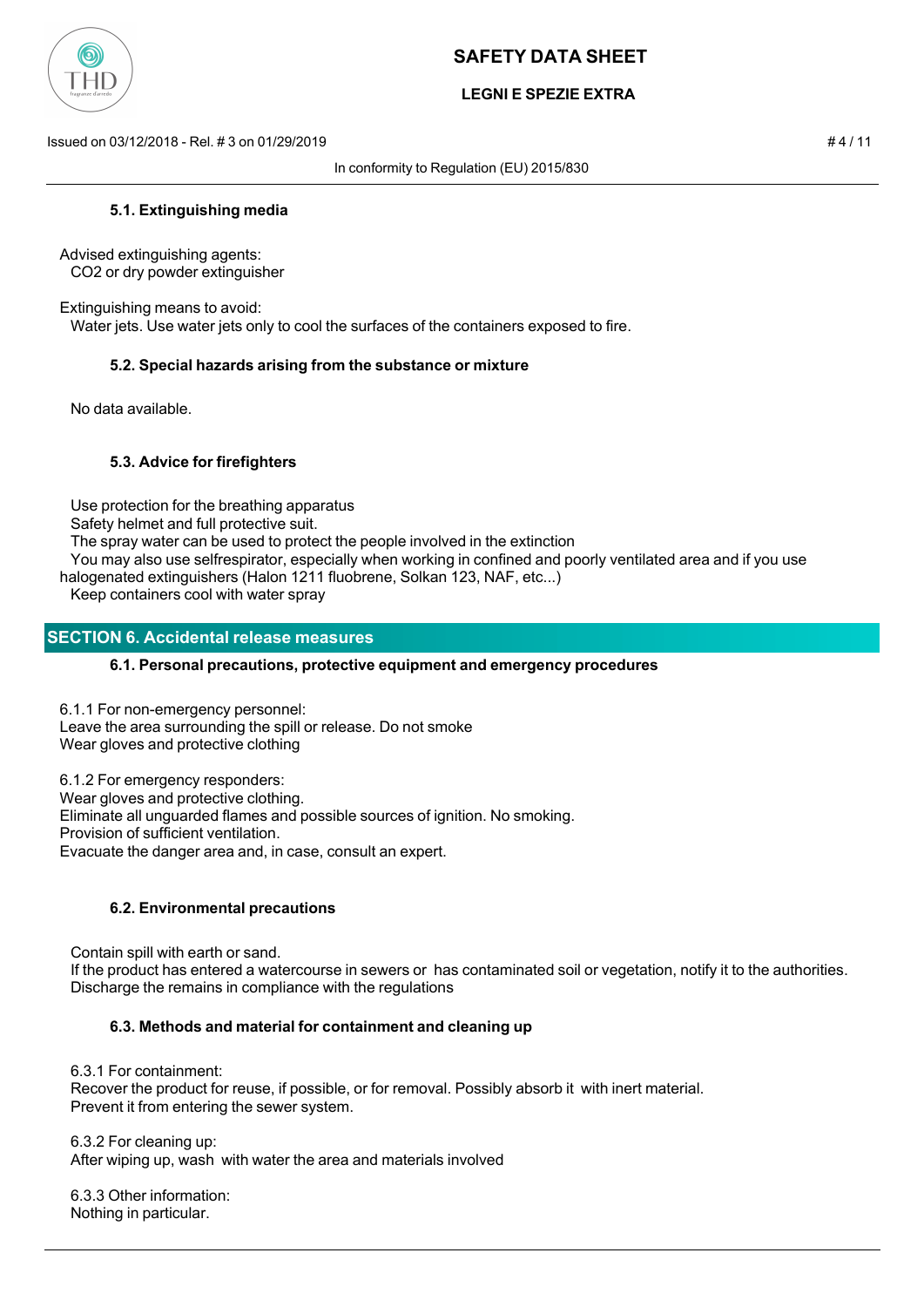

## **LEGNI E SPEZIE EXTRA**

Issued on 03/12/2018 - Rel. # 3 on 01/29/2019 # 5 / 11

In conformity to Regulation (EU) 2015/830

#### **6.4. Reference to other sections**

Refer to paragraphs 8 and 13 for more information

## **SECTION 7. Handling and storage**

#### **7.1. Precautions for safe handling**

 Avoid contact and inhalation of vapors Do not smoke at work At work do not eat or drink. Wear protective gloves/protective clothing/eye protection/face protection. See also paragraph 8 below.

## **7.2. Conditions for safe storage, including any incompatibilities**

 Keep in original container closed tightly. Do not store in open or unlabeled containers. Keep containers upright and safe by avoiding the possibility of falls or collisions. Store in a cool place, away from sources of heat and `direct exposure of sunlight. Keep containers tightly closed. Always store in well ventilated areas. Never close the container tightly, leave a chance to vent Keep away from open flames, sparks and heat sources. Avoid direct sunlight exposure.

## **7.3. Specific end use(s)**

Private households.: Handle with care. Store in a ventilated place away from heat sources. Keep container tightly closed.

## **SECTION 8. Exposure controls/personal protection**

## **8.1. Control parameters**

 Related to contained substances: propan-2-ol: TLV: TWA 200 ppm 400 ppm as STEL A4 (not classifiable as a human carcinogen); (ACGIH 2004). MAK: 200 ppm 500 mg/m peak limitation Category: II (2); Risk group for pregnancy: C; (DFG 2004).

## **8.2. Exposure controls**

Appropriate engineering controls: Private households.: No specific control required.

Individual protection measures:

 (a) Eye / face protection Not needed for normal use.

(b) Skin protection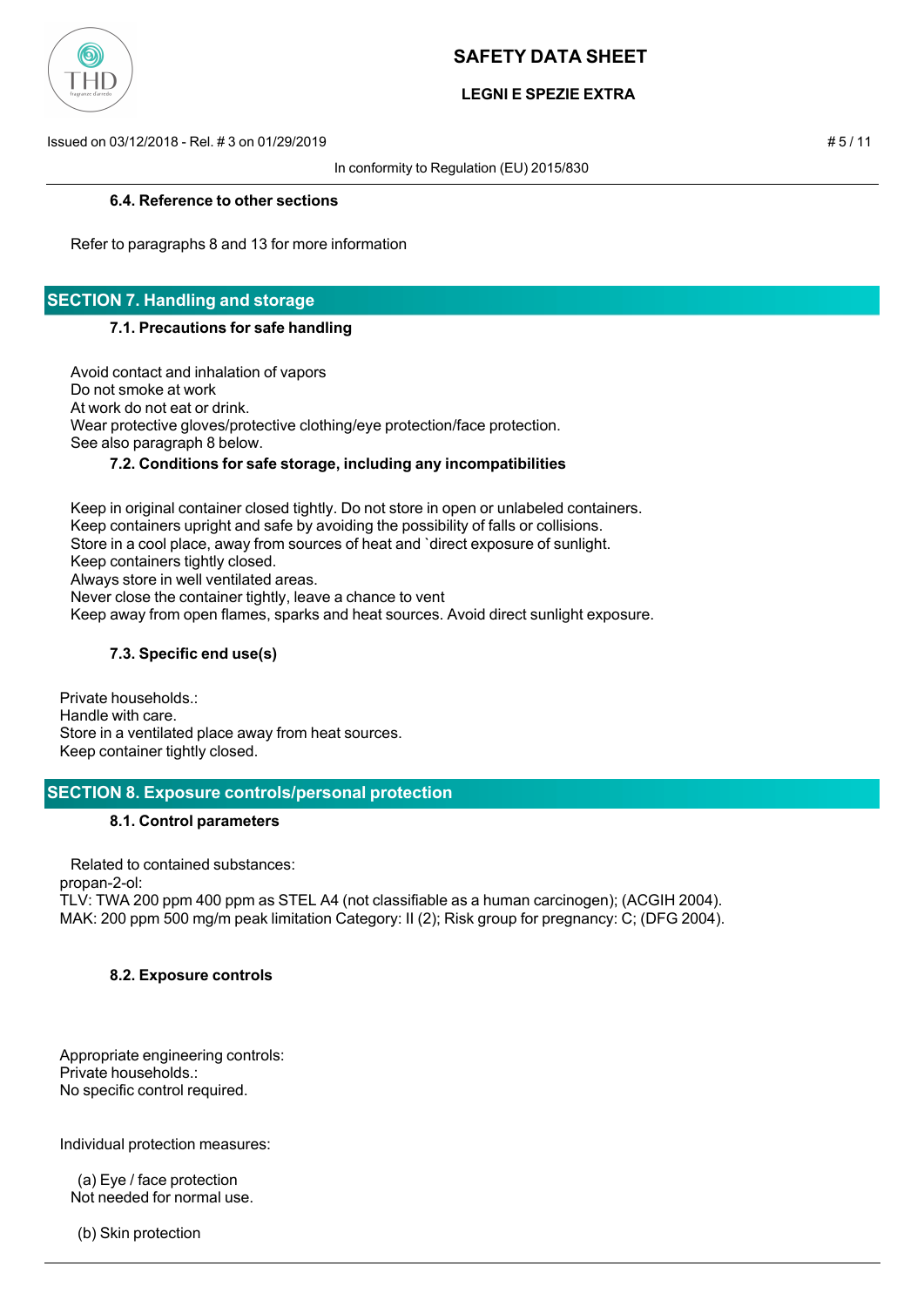

## **LEGNI E SPEZIE EXTRA**

Issued on 03/12/2018 - Rel. # 3 on 01/29/2019 # 6 / 11

In conformity to Regulation (EU) 2015/830

 (i) Hand protection Not needed for normal use.

 (ii) Other Wear normal work clothing.

 (c) Respiratory protection Not needed for normal use.

 (d) Thermal hazards No hazard to report

Environmental exposure controls:

Use according to good working practices to avoid pollution into the environment.

## **SECTION 9. Physical and chemical properties**

### **9.1. Information on basic physical and chemical properties**

| <b>Physical and chemical properties</b>      | Value                                   | <b>Determination method</b> |
|----------------------------------------------|-----------------------------------------|-----------------------------|
| Appearance                                   | Liquid, clear                           |                             |
| Odour                                        | spicy, aniseed, woody.                  |                             |
| Odour threshold                              | not determined                          |                             |
| pH                                           |                                         | EPA 150.1 1982              |
| Melting point/freezing point                 | not determined                          |                             |
| Initial boiling point and boiling range      | $86^{\circ}$ C                          | Phisical                    |
| Flash point                                  | $14^{\circ}$ C                          | ASTM D 93 (2006)            |
| Evaporation rate                             | not determined                          |                             |
| Flammability (solid, gas)                    | not determined                          |                             |
| Upper/lower flammability or explosive limits | not determined                          |                             |
| Vapour pressure                              | not determined                          |                             |
| Vapour density                               | not determined                          |                             |
| Relative density                             | 0,819 kg/l                              | ASTM D1298-12b(2017)        |
| Solubility(ies)                              | not determined                          |                             |
| Water solubility                             | not determined                          |                             |
| Partition coefficient: n-octanol/water       | not determined                          |                             |
| Auto-ignition temperature                    | not determined                          |                             |
| Decomposition temperature                    | not determined                          |                             |
| Viscosity                                    | Cinematica: 7,4 mm2/s Dinamica: 6,06 cP | <b>ASTM D445-18</b>         |
| <b>Explosive properties</b>                  | not determined                          |                             |
| Oxidising properties                         | non disponibile                         |                             |

#### **9.2. Other information**

No data available.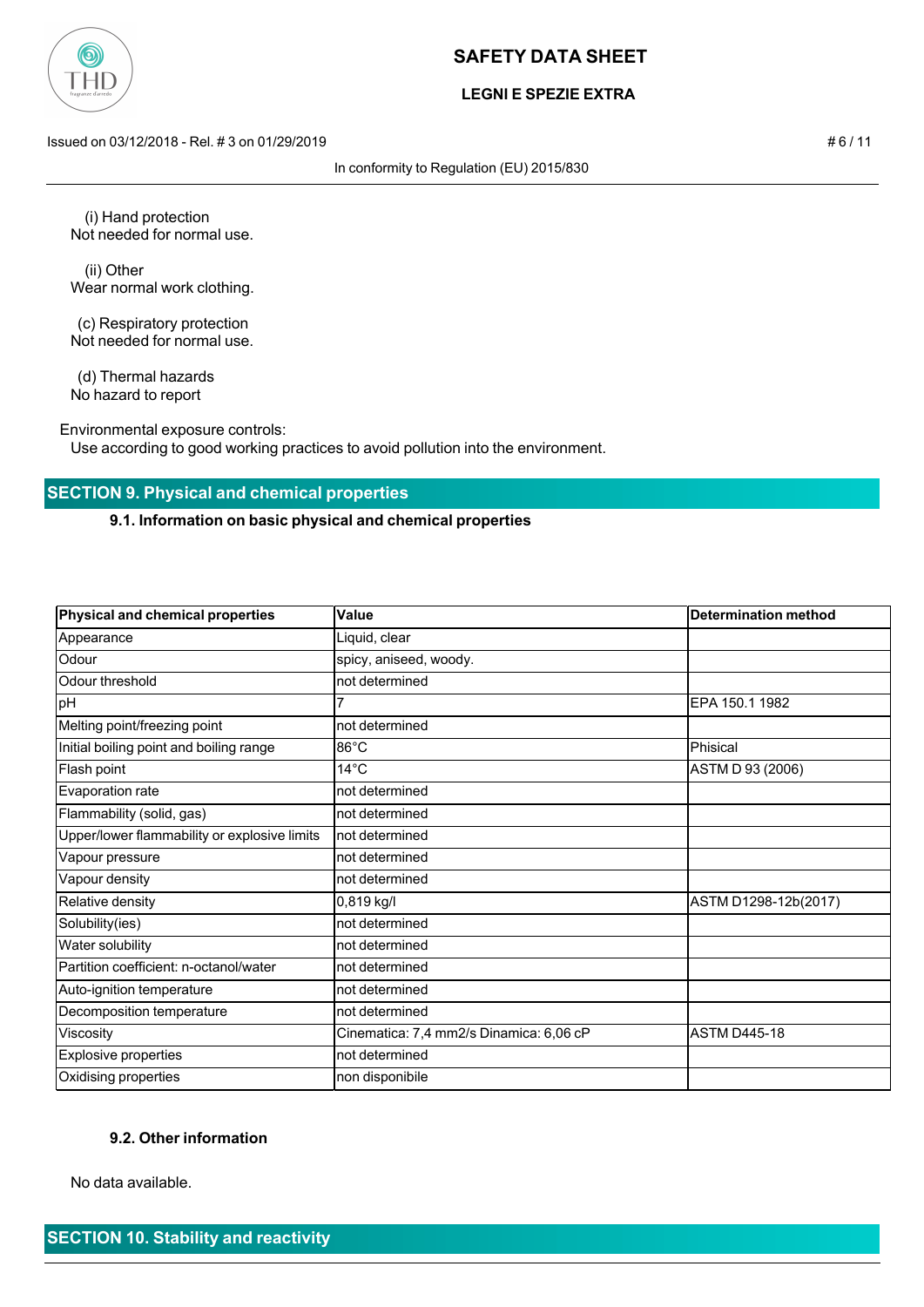

## **LEGNI E SPEZIE EXTRA**

Issued on 03/12/2018 - Rel. # 3 on 01/29/2019 # 7 / 11

In conformity to Regulation (EU) 2015/830

#### **10.1. Reactivity**

No reactivity hazards

#### **10.2. Chemical stability**

No hazardous reaction when handled and stored according to provisions.

#### **10.3. Possibility of hazardous reactions**

There are no hazardous reactions

#### **10.4. Conditions to avoid**

 Avoid contact with combustible materials. The product could catch fire. heat, open flames, sparks or hot surfaces.

#### **10.5. Incompatible materials**

Nothing in particular.

#### **10.6. Hazardous decomposition products**

Does not decompose when used for intended uses.

#### **SECTION 11. Toxicological information**

#### **11.1. Information on toxicological effects**

ATE(mix) oral =  $\infty$ ATE(mix) dermal =  $\infty$ ATE(mix) inhal =  $\infty$ 

(a) acute toxicity: based on available data, the classification criteria are not met

(b) skin corrosion/irritationbased on available data, the classification criteria are not met

(c) serious eye damage/irritation: based on available data, the classification criteria are not met

(d) respiratory or skin sensitization: based on available data, the classification criteria are not met

(e) germ cell mutagenicity: based on available data, the classification criteria are not met

(f) carcinogenicity: based on available data, the classification criteria are not met

(g) reproductive toxicity: based on available data, the classification criteria are not met

 (h) specific target organ toxicity (STOT) single exposure: based on available data, the classification criteria are not met

 (i) specific target organ toxicity (STOT) repeated exposurebased on available data, the classification criteria are not met

(j) aspiration hazard: based on available data, the classification criteria are not met

Related to contained substances:

propan-2-ol:

Routes of exposure: the substance can be absorbed into the body by inhalation of its vapour.

INHALATION RISK: A harmful contamination of air sar reached quite slowly due to evaporation of the substance at 20 C; However, for spraying or scattering, much more quickly.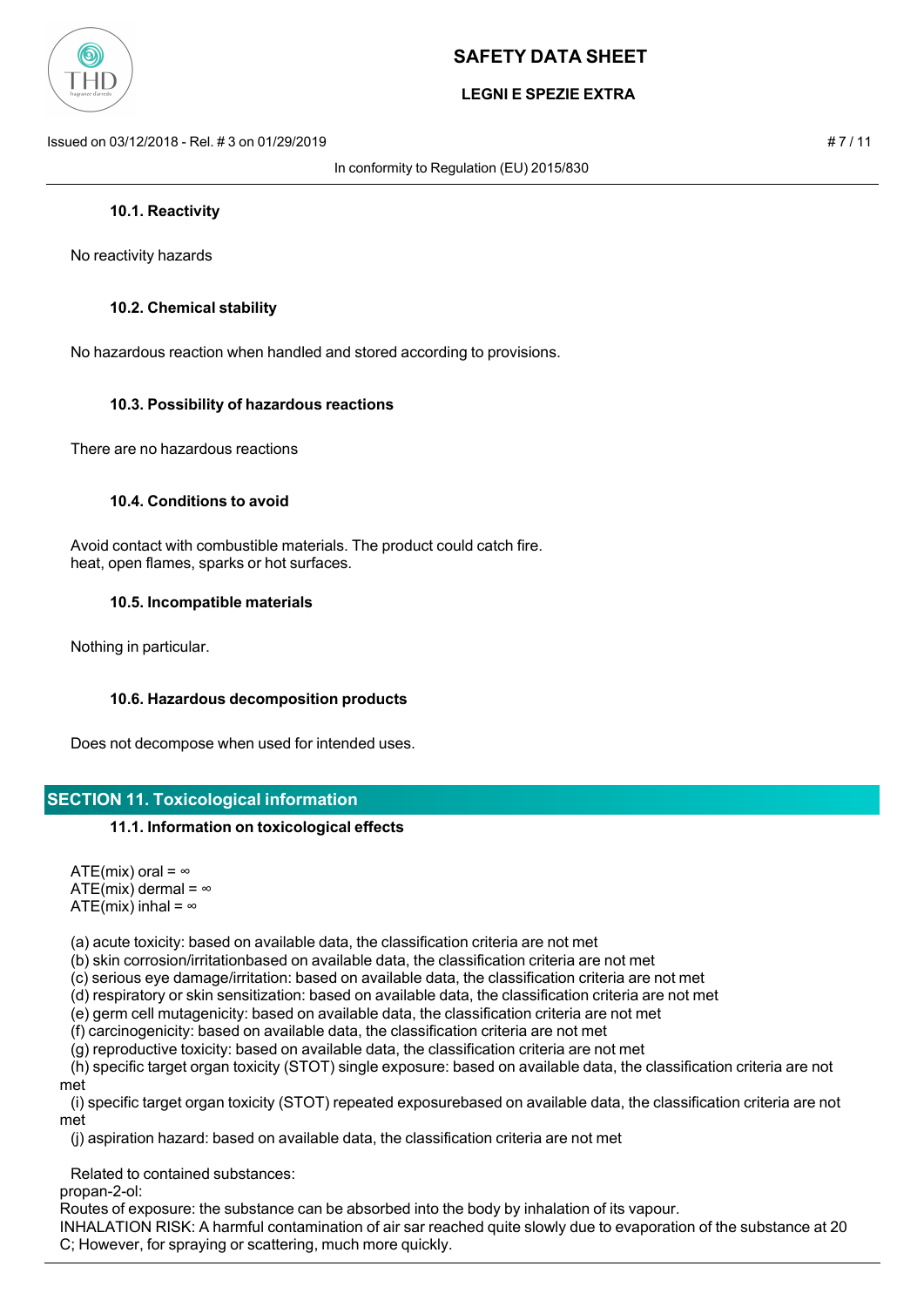

## **LEGNI E SPEZIE EXTRA**

Issued on 03/12/2018 - Rel. # 3 on 01/29/2019 # 8 / 11

In conformity to Regulation (EU) 2015/830

Acute hazards/symptoms INHALATION cough. Vertigo. Drowsiness. Headache. Sore throat. See If Swallowed. SKIN dry skin.

EYE Redness.

SWALLOWED, abdominal pain. Respiratory difficulties. Nausea. A State of unconsciousness. Vomiting. (Further see inhalation).

N O T E The use of alcoholic beverages enhances the harmful effect. LD50 (rat) Oral (mg/kg body weight) = 2100 LD50 Dermal (rat or rabbit) (mg/kg body weight) = 2100

## **SECTION 12. Ecological information**

## **12.1. Toxicity**

The product is dangerous for the environment as it is toxic for aquatic organisms following acute exposure.

Use according to good working practices to avoid pollution into the environment.

#### **12.2. Persistence and degradability**

No data available.

## **12.3. Bioaccumulative potential**

No data available.

## **12.4. Mobility in soil**

 Related to contained substances: propan-2-ol: The pi product water and light fully miscible in 20 C. Is lost by evaporation within one day. Large volumes can penetrate into the soil and contaminate groundwater.

## **12.5. Results of PBT and vPvB assessment**

The substance / mixture NOT contains substances PBT/vPvB according to Regulation (EC) No 1907/2006, Annex XIII

## **12.6. Other adverse effects**

No adverse effects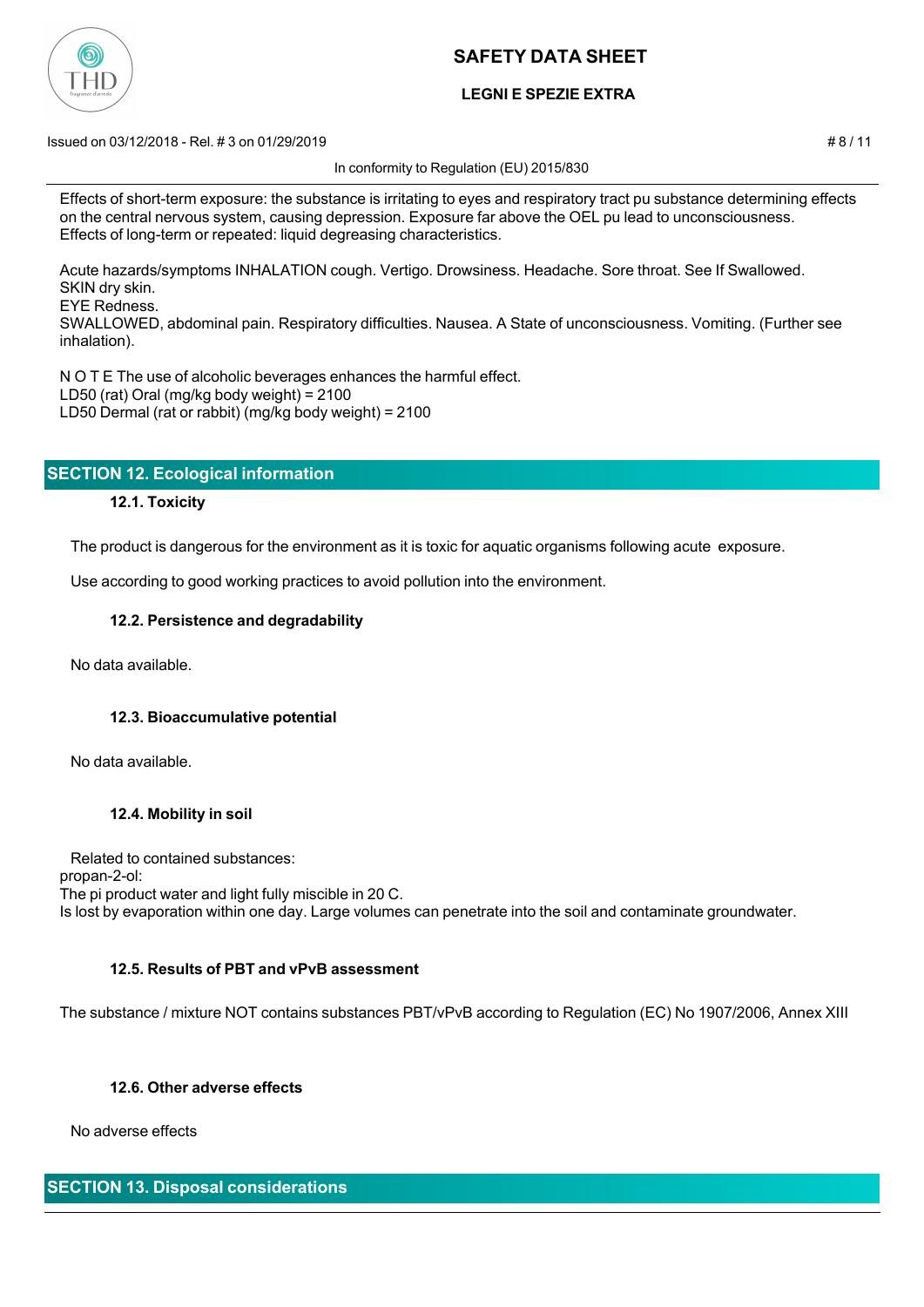

## **LEGNI E SPEZIE EXTRA**

Issued on 03/12/2018 - Rel. # 3 on 01/29/2019 # 9 / 11

In conformity to Regulation (EU) 2015/830

#### **13.1. Waste treatment methods**

 Do not reuse empty containers. Dispose of them in accordance with the regulations in force. Any remaining product should be disposed of according to applicable regulations by addressing to authorized companies. Recover if possible. Send to authorized discharge plants or for incineration under controlled conditions. Operate

according to local and National rules in force

## **SECTION 14. Transport information**

## **14.1. UN number**

ADR/RID/IMDG/ICAO-IATA: 1266



ADR exemption because compliance with the following characteristics: Combination packagings: per inner packaging 5 L per package 30 Kg Inner packagings placed in skrink-wrapped or stretch-wrapped trays: per inner packaging 5 L per package 20 Kg

## **14.2. UN proper shipping name**

ADR/RID/IMDG: PRODOTTI PER PROFUMERIA contenenti solventi infiammabili ADR/RID/IMDG: PERFUMERY PRODUCTS with flammable solvents ICAO-IATA: PERFUMERY PRODUCTS with flammable solvents

#### **14.3. Transport hazard class(es)**

ADR/RID/IMDG/ICAO-IATA: Class : 3 ADR/RID/IMDG/ICAO-IATA: Label : Limited quantities ADR: Tunnel restriction code : D/E ADR/RID/IMDG/ICAO-IATA: Limited quantities : 5 L IMDG - EmS : F-E, S-D

## **14.4. Packing group**

ADR/RID/IMDG/ICAO-IATA: III

## **14.5. Environmental hazards**

ADR/RID/ICAO-IATA: Product is not environmentally hazardous IMDG: Marine polluting agent : Not

#### **14.6. Special precautions for user**

The transport must be carried out by authorised vehicles carrying dangerous goods in accordance with the requirements of the current edition of the agreement and the provisions A.D.R national regulations. The transport must be carried out in the original packaging and in packages that are made from materials resistant to the content and not likely to generate with this dangerous reactions. Employees to the loading and unloading of dangerous goods have received proper training on the risks presented by prepared and on possible procedures to be taken in the event of emergency situations

## **14.7. Transport in bulk according to Annex II of MARPOL73/78 and the IBC Code**

It is not intended to carry bulk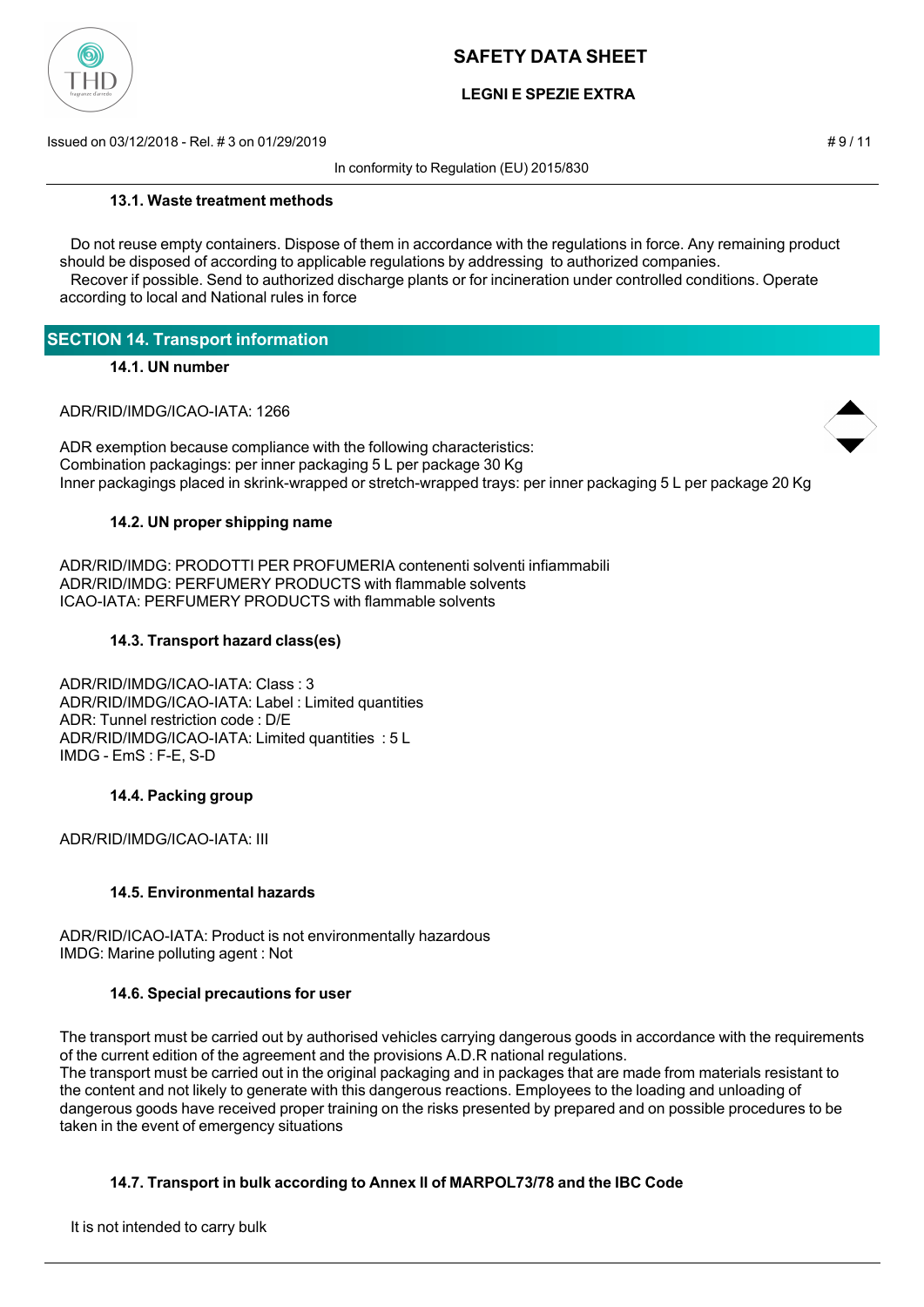

## **LEGNI E SPEZIE EXTRA**

Issued on 03/12/2018 - Rel. # 3 on 01/29/2019 # 10 / 11

In conformity to Regulation (EU) 2015/830

## **SECTION 15. Regulatory information**

**15.1. Safety, health and environmental regulations/legislation specific for the substance or mixture**

Seveso category: P5c - FLAMMABLE LIQUIDS

REGULATION (EU) No 1357/2014 - waste: HP3 - Flammable

#### **15.2. Chemical safety assessment**

No chemical safety assessment was carried out by the supplier

## **SECTION 16. Other information**

## **16.1. Other information**

Description of the hazard statements exposed to point 3

H225 = Highly flammable liquid and vapour.

H319 = Causes serious eye irritation.

H336 = May cause drowsiness or dizziness.

- H315 = Causes skin irritation.
- H317 = May cause an allergic skin reaction.
- H410 = Very toxic to aquatic life with long lasting effects.
- H304 = May be fatal if swallowed and enters airways.
- H400 = Very toxic to aquatic life.

Classification based on data of all mixture components

#### GENERAL BIBLIOGRAPHY:

- Council Regulation (EC) 1907/2006 of the European Parliament (REACH)
- Regulation (EC) 1272/2008 of the European Parliament (CLP) and subsequent updates
- Council Regulation (EC) no 758/2013 of the European Parliament
- Regulation (EC) no 2015/830 of the European Parliament
- Regulation (EC) No 528/2012 European Parliament and subsequent updates
- Commission Regulation (EC) No 790/2009 of 10 August 2009
- Commission Regulation (EU) No 286/2011 of 10 March 2011
- Commission Regulation (EU) No 618/2012 of 10 July 2012
- Commission Regulation (EU) No 487/2013 of 8 May 2013
- Council Regulation (EU) No 517/2013 of 13 May 2013
- Commission Regulation (EU) No 758/2013 of 7 August 2013
- Commission Regulation (EU) No 944/2013 of 2 October 2013
- Commission Regulation (EU) No 605/2014 of 5 June 2014
- Commission Regulation (EU) 2015/491 of 23 March 2015
- Commission Regulation (EU) No 1297/2014 of 5 December 2014- Council Regulation (EC) 648/2004 of the European
- Parliament and subsequent updates
- The Merck Index
- Handling Chemical Safety
- Niosh Registry of Toxic Effects of Chemical Substances
- INRS Fiche Toxicologique
- Patty-Industrial Hygiene and Toxicology
- N.I. Sax-Dangerous properties of Industrial Materials-7 Ed., 1989